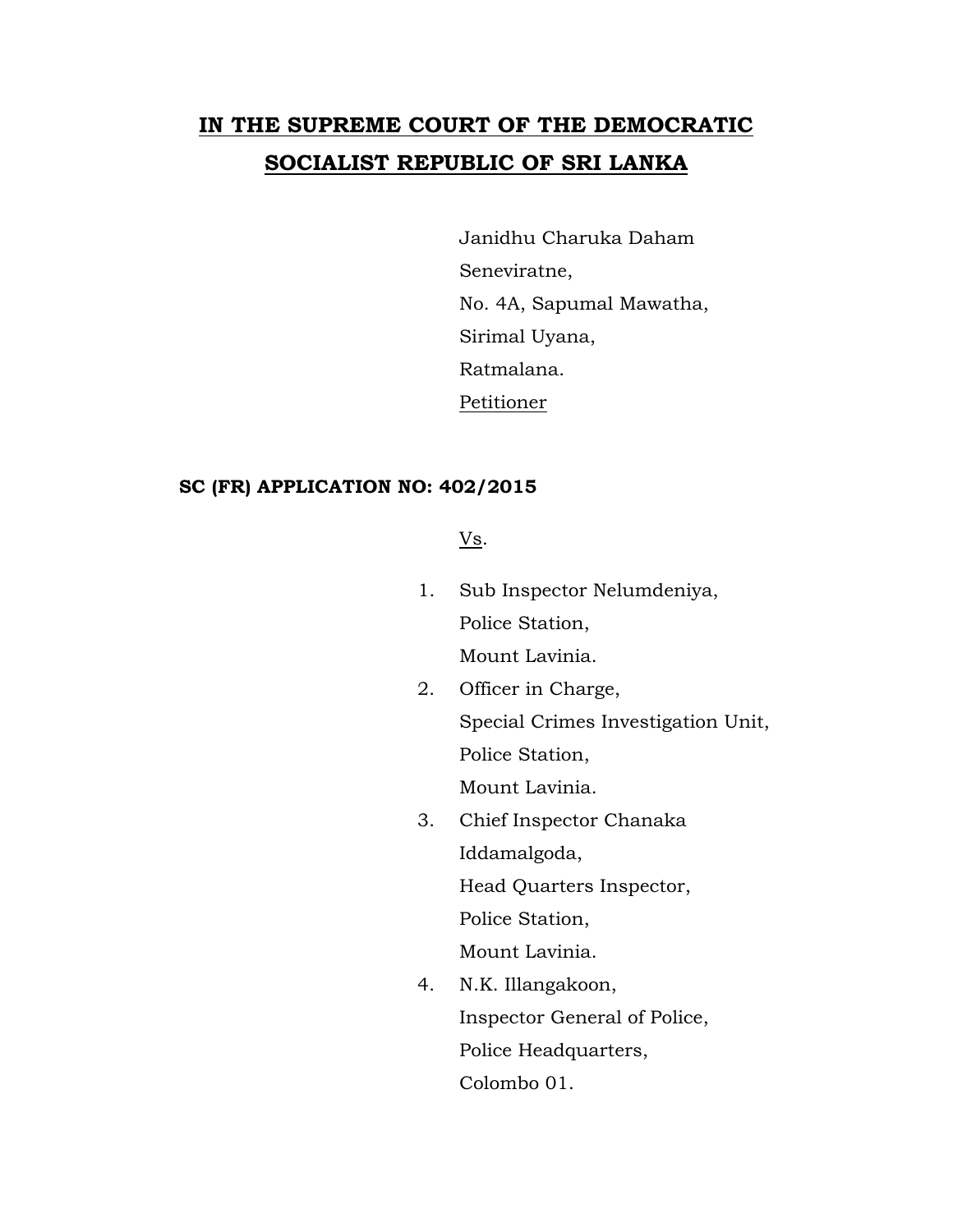5. Hon. Attorney General, Attorney General's Department, Colombo 12. Respondents

Before: P. Padman Surasena, J. Janak De Silva, J. Mahinda Samayawardhena, J. Counsel: Shantha Jayawardena for the Petitioner. Sudath Jayasundara for the 1st Respondent.

> Ganga Wakishta Arachchi, S.S.C., for the Attorney General.

- Argued on: 02.03.2021
- Decided on: 21.05.2021

## Mahinda Samayawardhena, J.

The Petitioner filed this application under Article 126 of the Constitution seeking *inter alia* a declaration that his fundamental rights guaranteed under Articles 11 and/or 12(1) and/or 13(1) and/or 13(2) and/or 13(5) of the Constitution were infringed by the 1st to 3rd Respondents; compensation in a sum of Rs. 1 million from the State and Rs. 3 million from the 1st Respondent; and a direction to the 5th Respondent Attorney-General to institute criminal proceedings under the Convention against Torture and other Cruel, Inhuman or Degrading Treatment or Punishment Act, No. 22 of 1994, against the 1st Respondent and the other police officers liable for the infringement of the Petitioner's fundamental rights under Article 11 of the Constitution.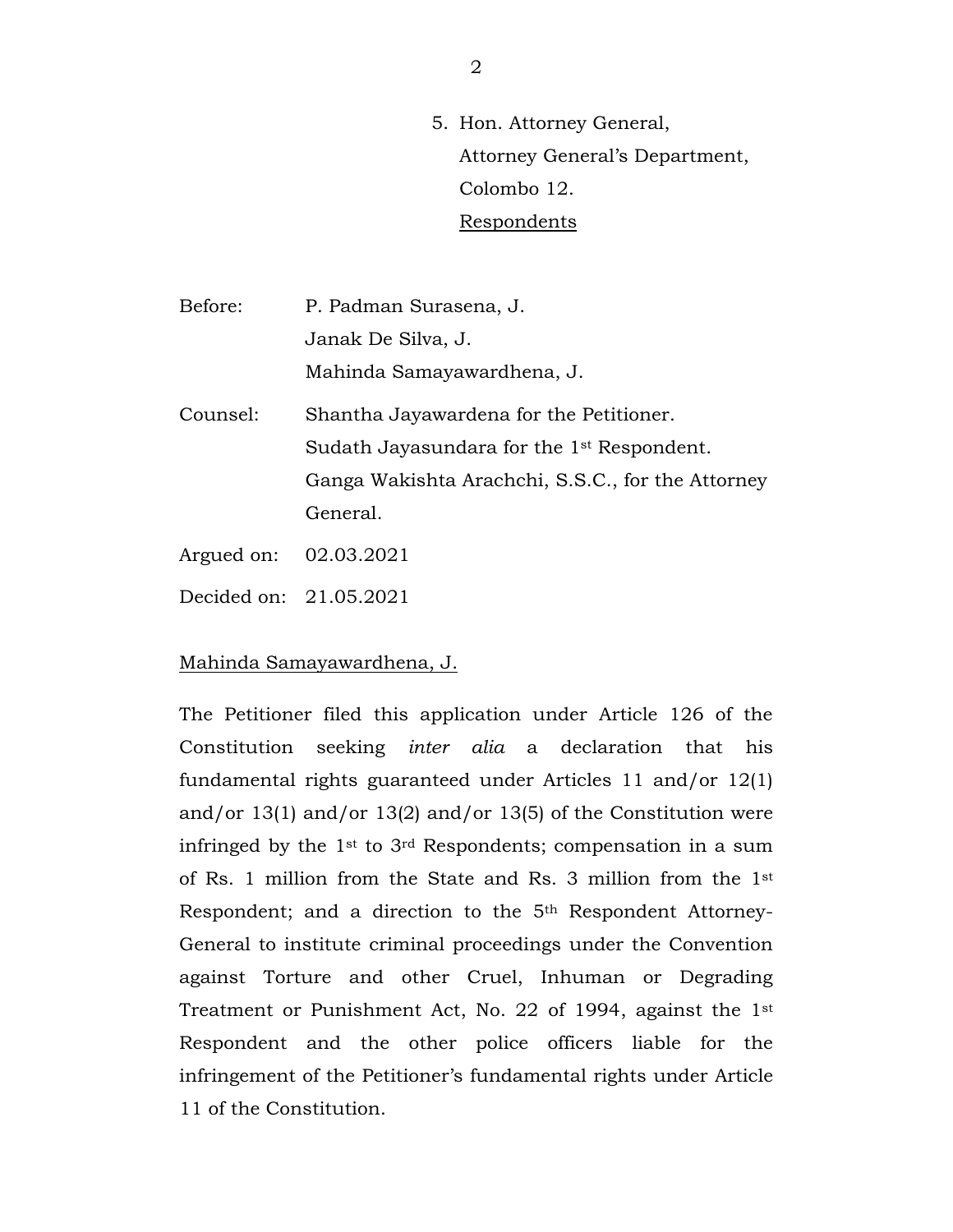The Petitioner's complaint is that he was subjected to torture, cruel, inhuman and degrading treatment by the 1st Respondent and two others whilst he was under arrest and detained in the police cell of the Mount Lavinia police station.

This Court granted leave to proceed on the alleged violation of the Petitioner's fundamental rights guaranteed under Article 11 of the Constitution by the 1st Respondent.

Article 5 of the Universal Declaration of Human Rights adopted by the General Assembly of the United Nations in 1948 states: "*No one shall be subjected to torture or cruel, inhuman or degrading treatment or punishment*."

The International Covenant on Civil and Political Rights (ICCPR) adopted by the General Assembly of the United Nations in 1966 transformed the rights set out in the Universal Declaration of Human Rights into treaty provisions. Sri Lanka acceded to the ICCPR on 11.06.1980. Article 7 of the ICCPR provides: "*No one shall be subjected to torture or to cruel, inhuman or degrading treatment or punishment*."

Fundamental rights were first declared and recognised in Sri Lanka in the Constitution of 1972. Article 18(1)(b) in Chapter VI under "Fundamental Rights and Freedoms" of the 1972 Constitution declared: "*In the Republic of Sri Lanka – no person shall be deprived of life, liberty or security of person except in accordance with the law*." Although there was no express provision guaranteeing freedom from torture, cruel, inhuman or degrading treatment or punishment, these were deemed to be included in the said Article. However, this Article was subject to Article 18(2) and (3) which read as follows: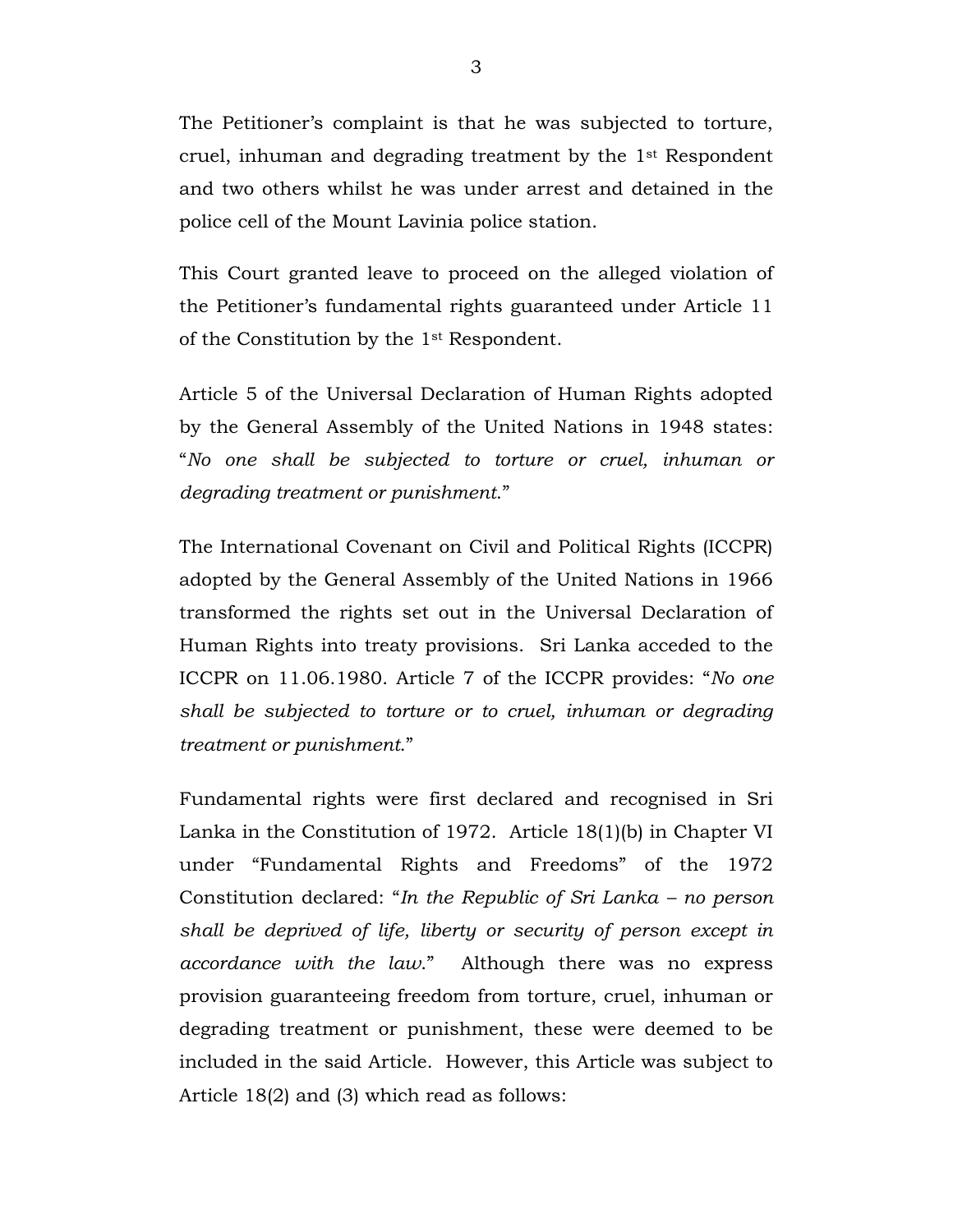*18(2) The exercise and operation of the fundamental rights and freedoms provided in this Chapter shall be subject to such restrictions as the law prescribes in the interests of national unity and integrity, national security, national economy, public safety, public order, the protection of public health or morals or the protection of the rights and freedoms of others or giving effect to the Principles of State Policy set out in section 16(3).*

*(3) All existing law shall operate notwithstanding any inconsistency with the provisions of subsection (1) of this section.*

Article 11 of the 1978 Constitution, which falls within the Chapter dealing with "Fundamental Rights", reads as follows:

*No person shall be subjected to torture or to cruel, inhuman or degrading treatment or punishment.* 

It is significant to note that Article 11 of the 1978 Constitution is an entrenched provision with no restrictions whatsoever. The application of this Article cannot be relaxed even in the interest of national security.

On 10.12.1984, the General Assembly of the United Nations adopted the Convention against Torture and other Cruel, Inhuman and Degrading Treatment or Punishment. This Convention against torture entered into force on 26.06.1987. Sri Lanka acceded to this Convention on 03.01.1994, and the Convention entered into force in Sri Lanka on 02.02.1994. This Convention requires signatory parties to take measures to end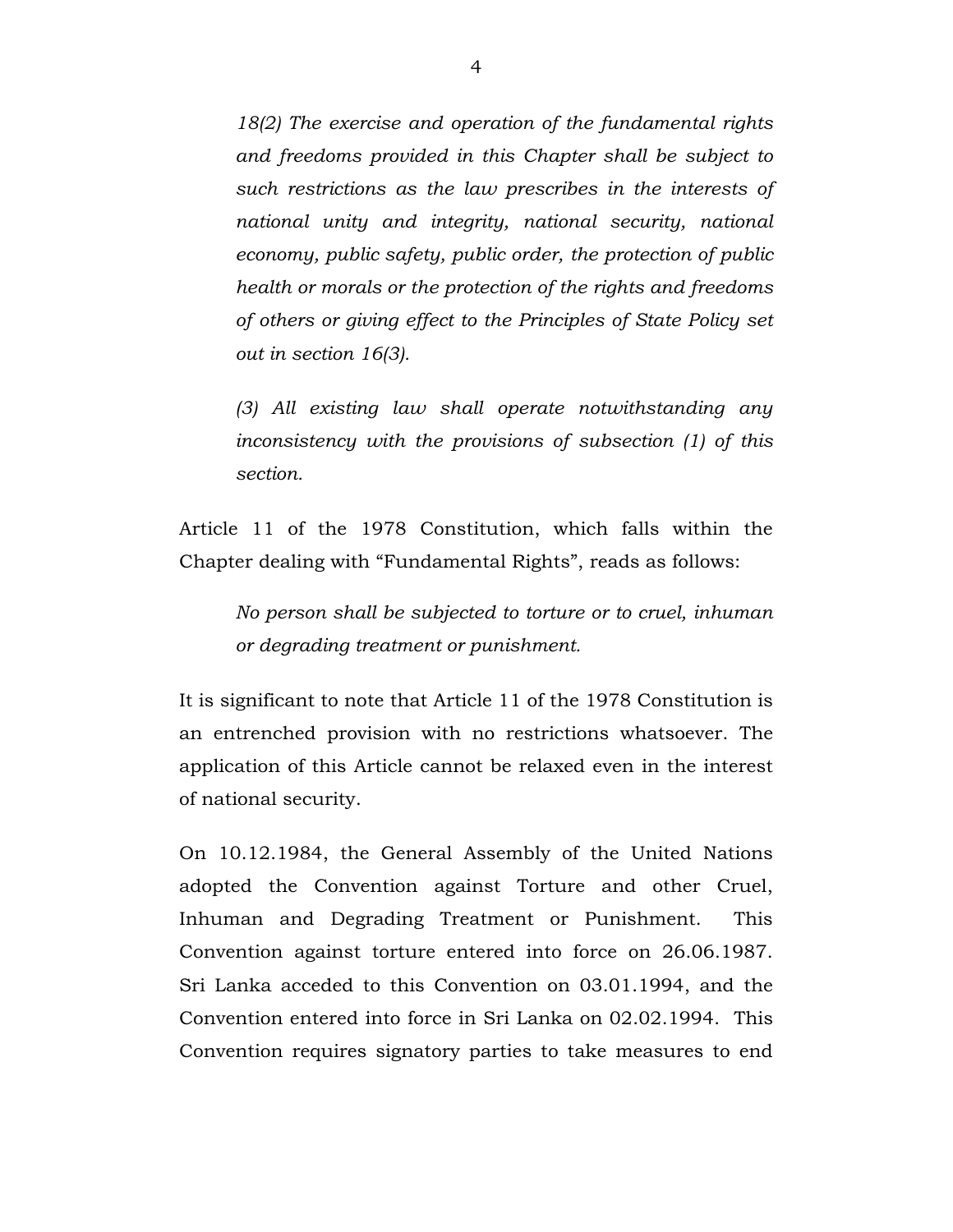torture within their territorial jurisdiction and to criminalise all acts of torture.

In Article 1 of this Convention against Torture, the term "torture" is defined in the following manner:

*1. For the purposes of this Convention, the term "torture" means any act by which severe pain or suffering, whether physical or mental, is intentionally inflicted on a person for such purposes as obtaining from him or a third person information or a confession, punishing him for an act he or a third person has committed or is suspected of having committed, or intimidating or coercing him or a third person, or for any reason based on discrimination of any kind, when such pain or suffering is inflicted by or at the instigation of or with the consent or acquiescence of a public official or other person acting in an official capacity. It does not include pain or suffering arising only from, inherent in or incidental to lawful sanctions.* 

*2. This article is without prejudice to any international instrument or national legislation which does or may contain provisions of wider application.* 

Article 2 thereof reads as follows:

*2(1) Each State Party shall take effective legislative, administrative, judicial or other measures to prevent acts of torture in any territory under its jurisdiction.* 

*(2) No exceptional circumstances whatsoever, whether a state of war or a threat of war, internal political instability*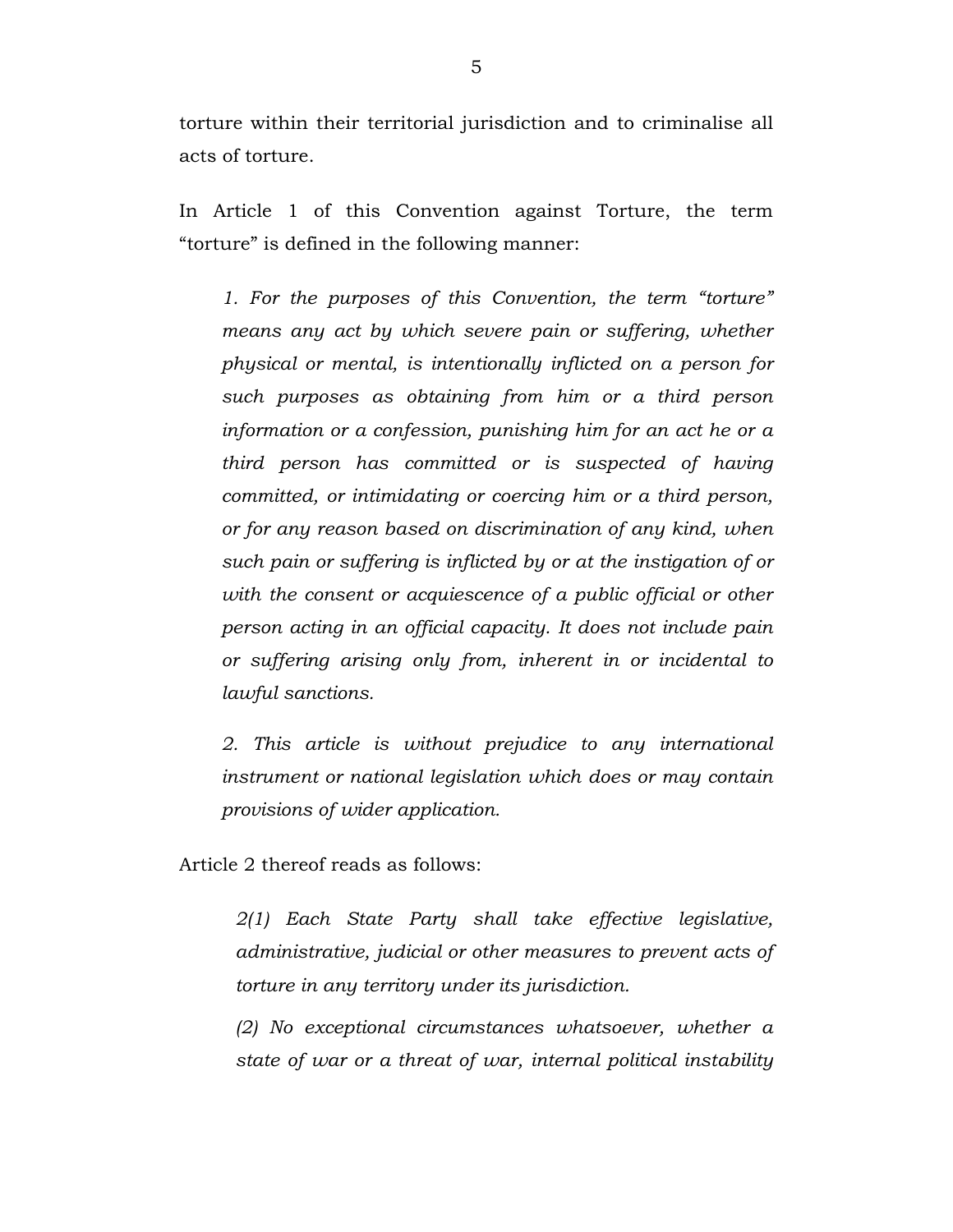*or any other public emergency, may be invoked as a justification of torture.*

*(3) An order from a superior officer or a public authority may not be invoked as a justification of torture.*

The Parliament of Sri Lanka enacted the Convention against Torture and other Cruel, Inhuman and Degrading Treatment or Punishment Act, No. 22 of 1994 to give effect to this Convention. In the interpretation section of the Act, "torture" is defined in the identical manner as it is defined in Article 1 of the Convention against torture.

*"torture" with its grammatical variations and cognate expressions, means any act which causes severe pain, whether physical or mental, to any other person, being an act which is―*

> *(a) done for any of the following purposes that is to say―*

- *(i) obtaining from such other person or a third person, any information or confession; or*
- *(ii) punishing such other person for any act which he or a third person has committed, or is suspected of having committed; or*
- *(iii) intimidating or coercing such other person or a third person; or*

*(b) done for any reason based on discrimination,*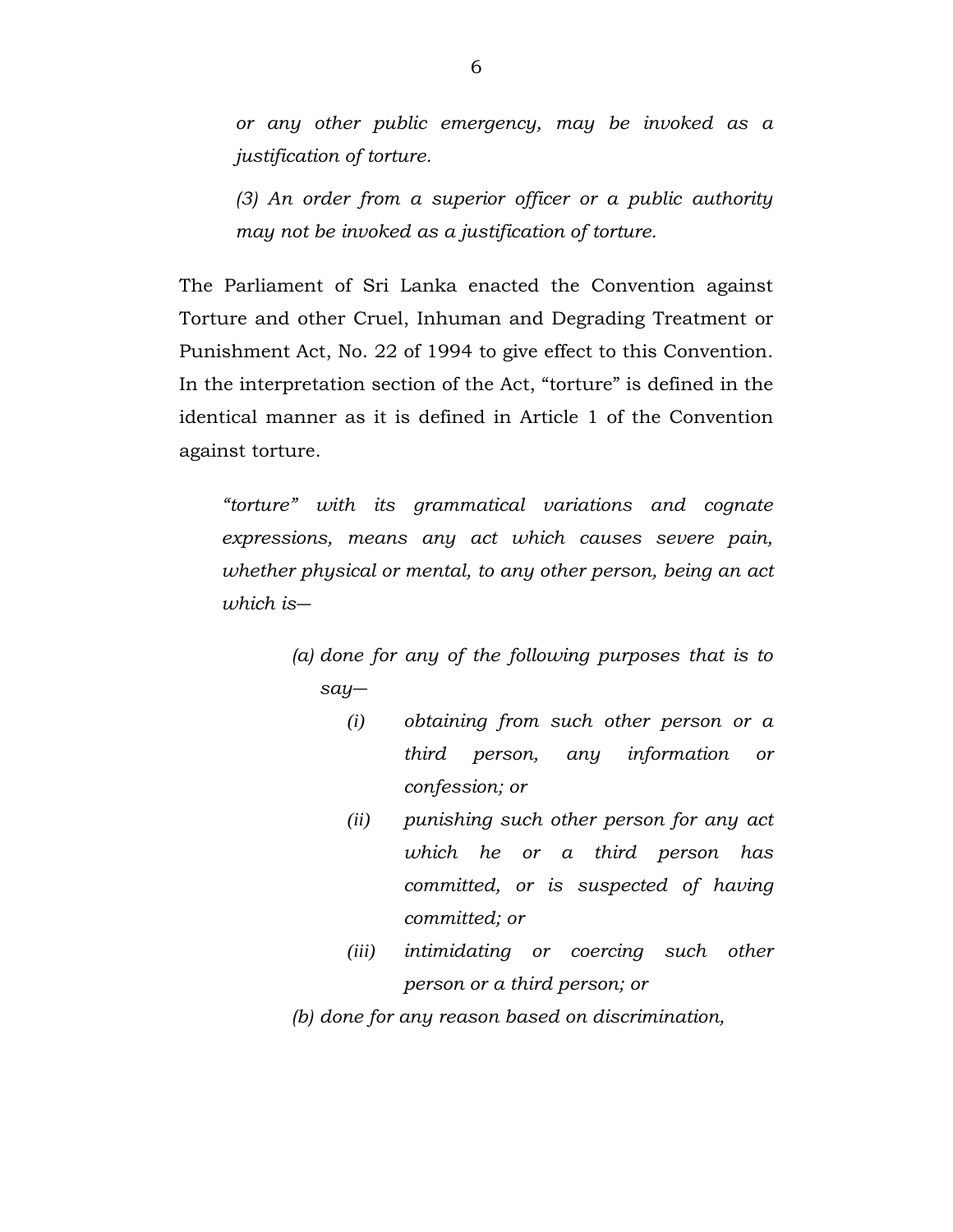*and being in every case, an act which is done by, or at the instigation of, or with the consent or acquiescence of, a public officer or other person acting in an official capacity.*

What acts constitute "torture or cruel, inhuman or degrading treatment or punishment" will depend on the facts and circumstances of each individual case.

The Petitioner in the present application was 32 years old when he was arrested by officers of the Mount Lavinia police station on 17.09.2015 around 5.00 p.m. He was entering his residence after returning from work. The Petitioner says he was informed by the police that he would have to be produced before the Magistrate before 5.30 p.m. on that day. At the time, he was the Country Manager (Sri Lanka) for the National Tertiary Education Consortium, which is based in New Zealand. The arrest was consequent to a warrant issued by the Mount Lavinia Magistrate upon a bigamy charge based on a complaint made by his former wife. There had been matrimonial disputes between him and his former wife which ended up in a divorce, but there had been an ongoing dispute for the custody and maintenance of their child.

Since he was arrested upon returning from work, the Petitioner was clad in formal attire. After he was taken to the police station, he was locked up in the police cell. The police officers who arrested him signed off from their duties for the day at 6.00 p.m. and the 1st Respondent, SI Nelundeniya, assumed duties as the officer in charge of the night shift.

The 1st Respondent in his statement of objections says he heard someone from the cell yelling that he wants to meet the Head Quarters Inspector (HQI) CI Iddamalgoda. Although the 1st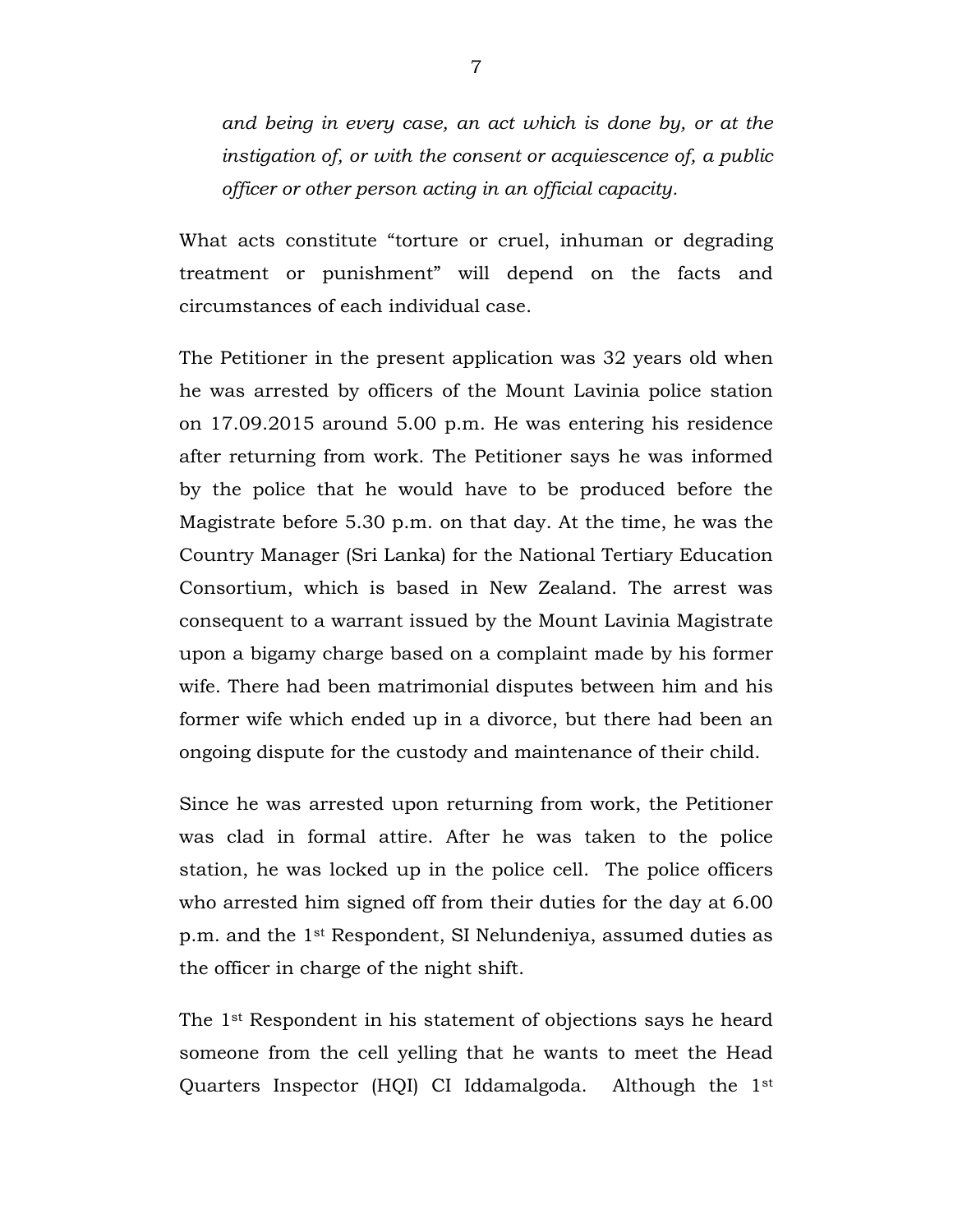Respondent says this person was screaming obscenities at that time, I am unable to accept it. According to paragraph 10(h) of the statement of objections of the 1st Respondent, the Petitioner had demanded that he be taken before the HQI "*to tell your HQI to keep me outside the cell*."

The 1st Respondent admits in his statement of objections that the Petitioner was "*dressed in a white long sleeve shirt, black trousers and shoes*". He says he "*ignored the Petitioner's utterances and did politely request the Petitioner to remove his shoes as it is imperative for any person who has been put into a cell to remain bare feet [according to Police Department regulations]*" as shoes can be used "*to assault a third party within or outside the cell*."

At paragraph 10 (j)-(l) of the Statement of Objections, the 1st Respondent recounts what happened when he made that "*polite request*":

*The Petitioner suddenly grabbed me by my collar as I was standing next to the cell and had attempted to kick me through the bars of the cell. As the Petitioner was still holding onto my collar and to steady myself I held on to the bars of the cell when the Petitioner bit hard the second finger of my left hand which was badly lacerated. Thereafter I managed to obtain the key to the cell from Police Sergeant Saman and opened the cell to remove the Petitioner's shoes. The Petitioner suddenly lunged forward struck and or assaulted me on the chest. The police constable Herath had to intervene to get the 1st Respondent freed.*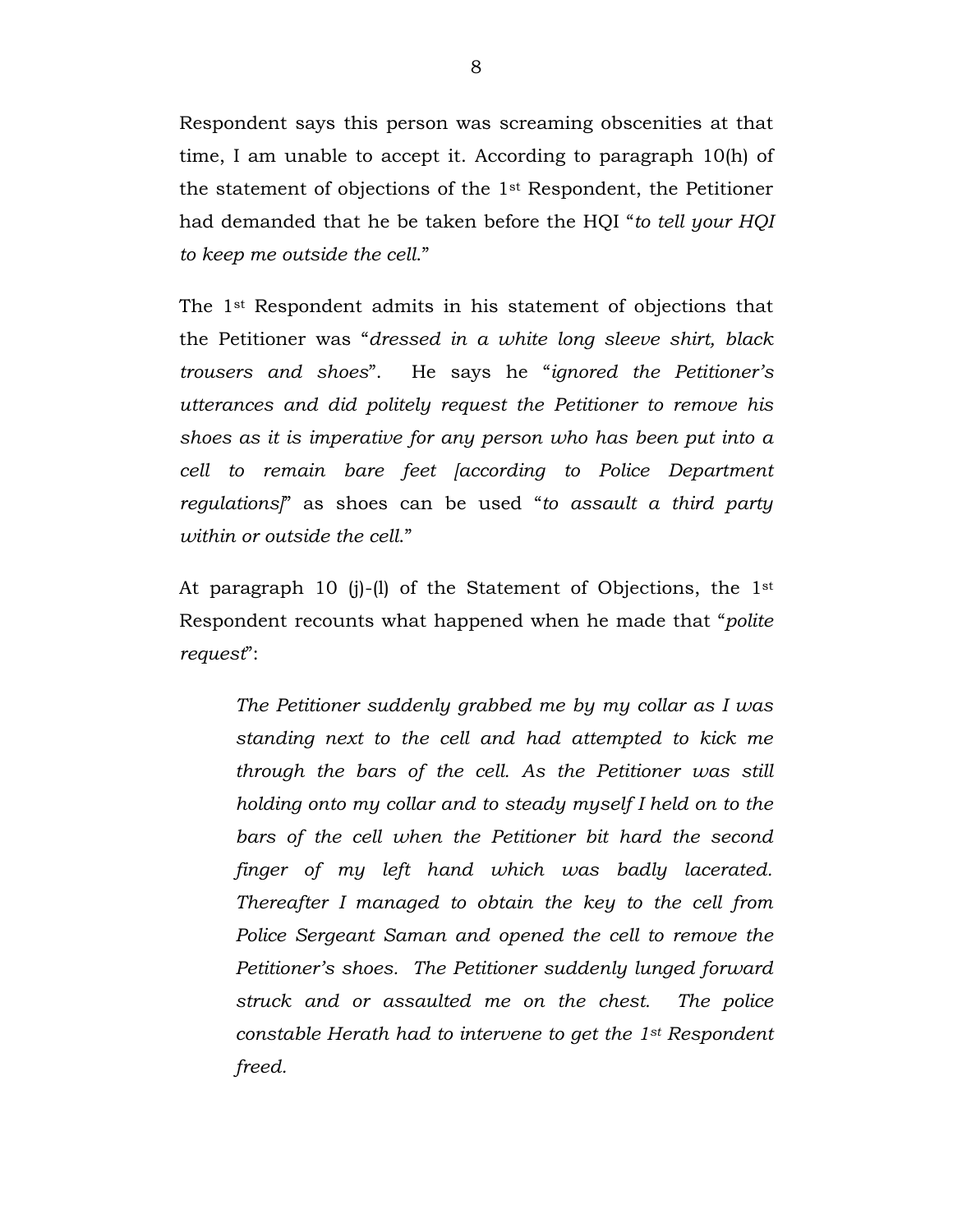Thereafter, according to the 1st Respondent, he left the police station seeking medical attention. He does not speak a single word about how the Petitioner sustained injuries whilst in the cell.

To recap, according to the 1st Respondent, the Petitioner, while inside the cell, held the 1st Respondent (who was outside the cell) by the collar through the iron bars and attempted to assault him and bit his finger. Is this probable? For me, it is not.

The 1st Respondent did not tender an affidavit from PC Herath who seems to be an eyewitness to this incident. Instead, he tendered two statements – R4 and R5 – from two suspects who were at the police station.

R4 – a statement given by a female suspect who was under arrest – contradicts this story when she *inter alia* says (translated):

*The 1st Respondent first told the Petitioner to remove his shoes from outside the cell and then went inside the cell and told the Petitioner to remove his shoes. Thereafter, there was a noise from inside the cell and then the 1st Respondent came out of the cell complaining that his finger was bitten by the Petitioner.*

The 1st Respondent at paragraph 8 of his written submission dated 15.02.2021 tells a different story. There he says that when the Petitioner held him by the collar and bit his finger through the iron bars of the cell, he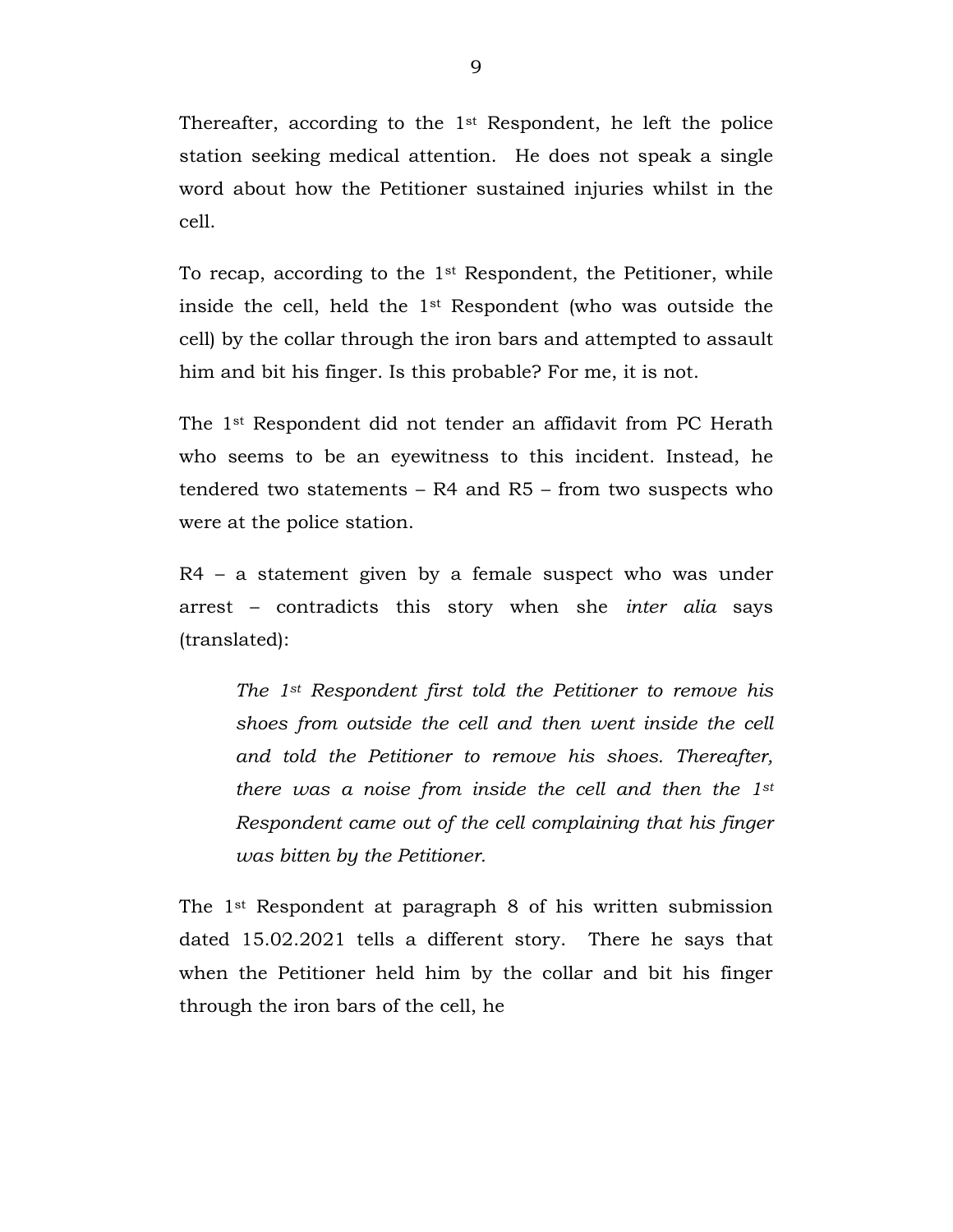*advised the officers who were present to go into the cell and to remove his [Petitioner's] shoes. When officers entered the cell the Petitioner had engaged in a fisticuff with them.*

The 1st Respondent did not tender affidavits from these "officers".

The Petitioner's version of events, as stated in the petition, is that when he requested that he be produced before the 3rd Respondent HQI, the 1st Respondent became incensed. The Petitioner may not have made his request politely; he may well have demanded to be produced before the HQI who was in charge of the police station to tell his side of the story to get him released from police custody. At that point, according to the Petitioner, the 1st Respondent entered the cell using abusive language and began assaulting the Petitioner. In the process, the Petitioner says the 1st Respondent held him in a head-lock position and attempted to strangle him. Unable to breathe, the Petitioner says he bit the finger of the 1st Respondent to release himself. Thereafter, the 1st Respondent summoned two persons dressed in civilian clothing into the cell and all three assaulted the Petitioner severely. The Petitioner does not know the names of those two persons. They have not been made parties to the case.

The 1st Respondent in his statement of objections did not say that he "*advised the officers who were present to go into the cell and to remove his shoes*" and "*when officers entered the cell the Petitioner had engaged in a fisticuff with them.*" That is because if he did, he would have been compelled to name the other officers involved in assaulting the Petitioner.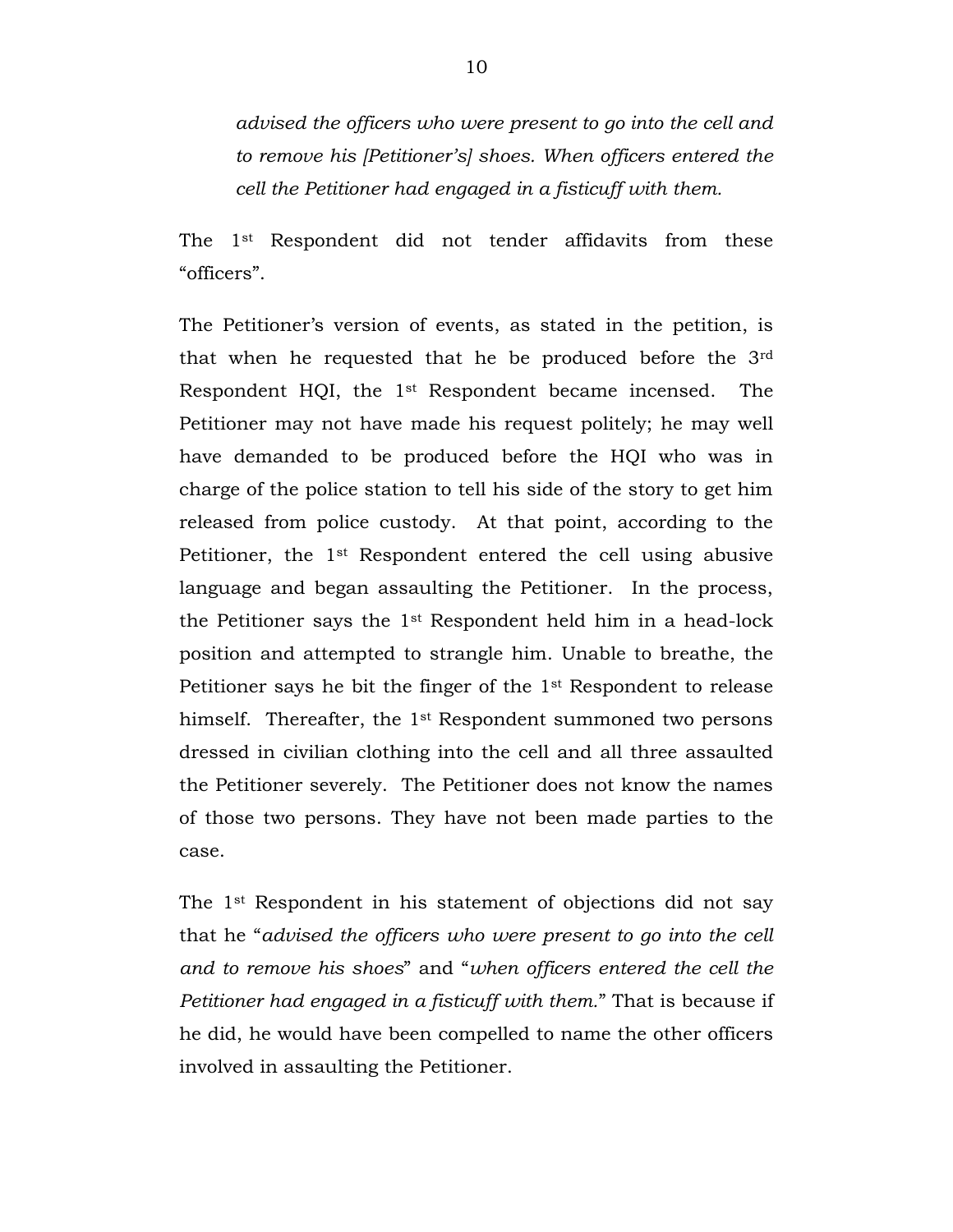In the written submissions, the 1st Respondent attempts to implicate the other two persons (referred to by the Petitioner) as being responsible for the assault of the Petitioner inside the cell. In paragraph 12 of the written submission the  $1<sup>st</sup>$  Respondent says:

*Further the admission by the Petitioner that he was attacked by two others inside the cell, whom he cannot identify further substantiates the position that it was not the Respondent who was involved in attacking him.*

Then in paragraph 15 of the written submission, the 1<sup>st</sup> Respondent admits that he did not use excessive force to control the situation, suggesting that some amount of force was in fact used.

*Further it is evident that the provocation was sought by the Petitioner and not the Respondent in any event Respondent had refrained from using any excessive force on the Petitioner.*

At the stage of filing written submissions, the 1st Respondent at least admits that the Petitioner was assaulted inside the cell.

I am more than satisfied that the 1st Respondent together with two other police officers whom the Petitioner does not identify by name assaulted the Petitioner inside the cell.

What is the nature of the injuries sustained by the Petitioner?

Before exploring the nature of the injuries sustained by him, let me first consider the injury caused to the finger of the 1st Respondent, which the Petitioner admits he inflicted in selfdefence to release himself from strangulation. There are no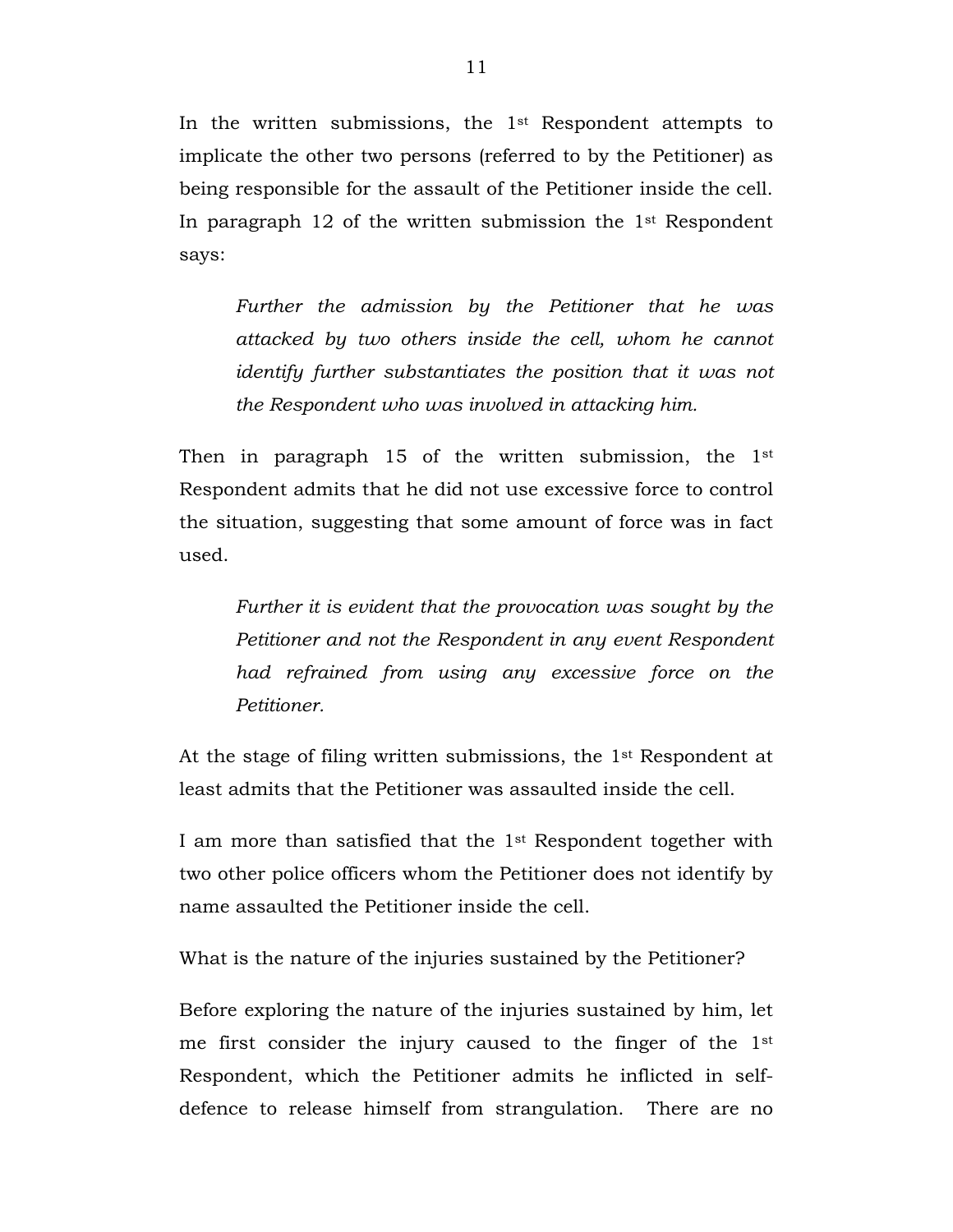medical reports tendered by the 1st Respondent regarding the extent of the injury or treatment taken. The 1st Respondent produced only a Medico-Legal Examination Form marked R7, not a Medico-Legal Report (MLR), wherein non-grievous laceration is noted under injuries. The report does not even state where the alleged laceration was. The incident took place on 17.09.2015. According to R7, the Judicial Medical Officer (JMO) examined the 1st Respondent on 19.09.2015 at 10.00 a.m.

On the other hand, the Petitioner sustained multiple injuries from this incident. The Petitioner states in his petition that around 9.00 p.m. on 17.09.2015, an Attorney-at-Law retained by his mother came to the Mount Lavinia police station and upon seeing his condition, requested the Mount Lavinia police to admit him to hospital.

According to the Bed Head Ticket (BHT) sent by the Director of the National Hospital of Colombo to this Court, the Petitioner was admitted to the National Hospital at 2.35 a.m. on 18.09.2015 and was seen by a doctor at 3.00 a.m. On admission, he had visible injuries. The BHT *inter alia* states "*cleaning & dressing [the wound/s]*", and "*tetanus toxoid*". The MO/ENT further identifies "*traumatic perforation [ruptured eardrum] + bleeding*" in the left ear. Thereafter, the Petitioner was seen by an MO/ENT at 10.45 a.m., and "*traumatic perforation – blood clot*" in the left ear is recorded. On 19.09.2015, the Petitioner was seen by a VS [Visiting Surgeon] in ward 17 who records: "*He has got a L/TM [left tympanic membrane] perforation with blood on the TM. PTA shows L/conduction impairment.*"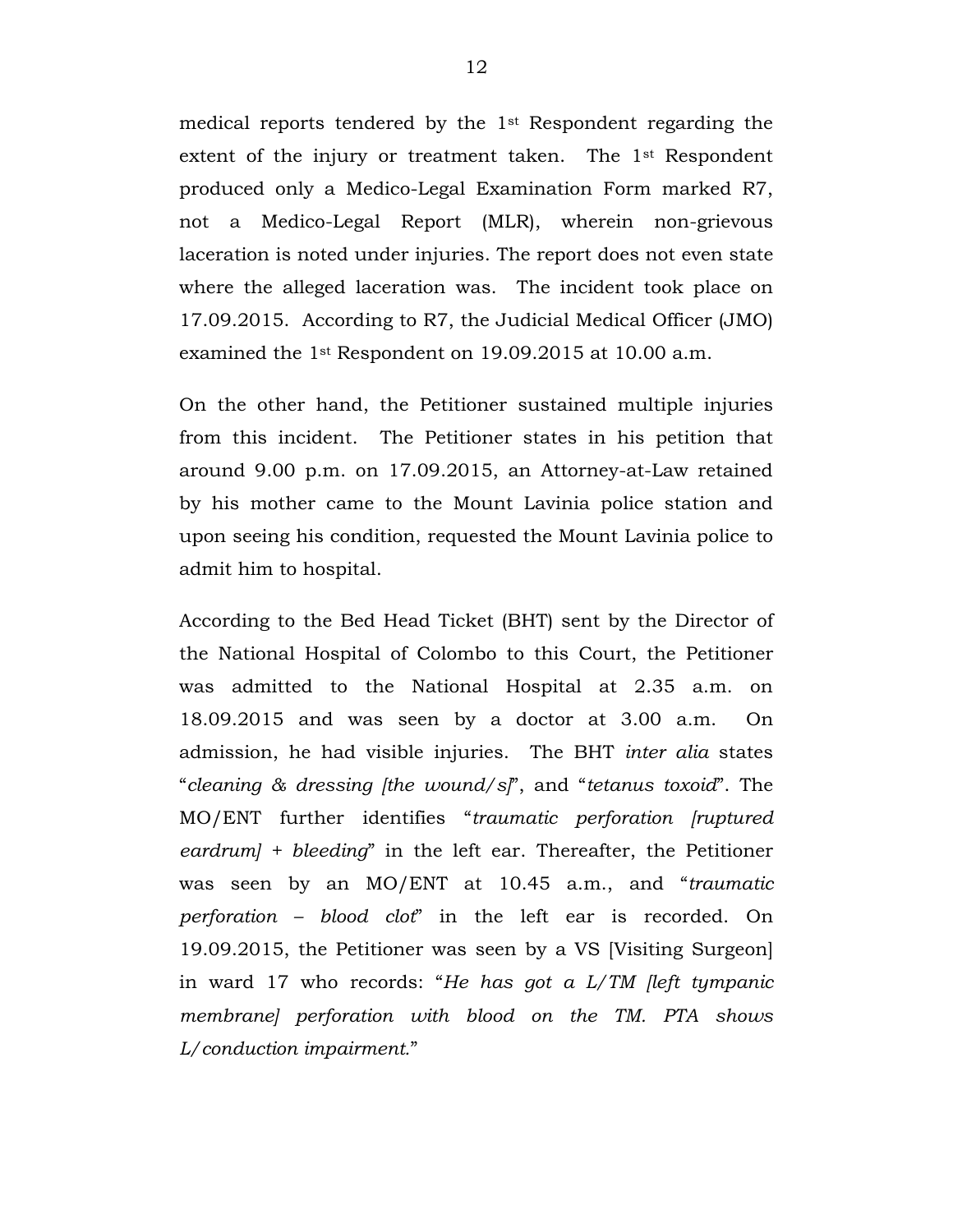On the same day, the Petitioner was seen by the JMO. The MLR states under injuries:

- *1. Laceration measuring 3 cm situated over the right cheek.*
- *2. Patient had complained of reduced hearing over the left ear. He was seen by ENT doctor and noted left ear traumatic perforation and associated with reduced conduction of left ear.*
- *3. Tenderness noted over back of left shoulder and back of left upper chest.*

The second injury listed above is classified as a "grievous injury".

Thereafter, the Magistrate had visited the hospital and remanded the Petitioner, and the Petitioner was transferred to the Prison Hospital on 19.09.2015.

The report sent to this Court by the Chief Medical Officer of the Prison Hospital *inter alia* says:

*According to history records at Prison Hospital, there were multiple contusions over the face and body and blood clot at left ear.*

The Petitioner tendered several documents along with his counter affidavit to show that he sought medical advice from various doctors for body pain and suffering.

The Police force is responsible for *inter alia* enforcing the law, maintaining public order and safety. Hence there is a special responsibility on the police to uphold and protect the fundamental rights enshrined in the Constitution. To say the least, assaulting a person in police custody is a cowardly act,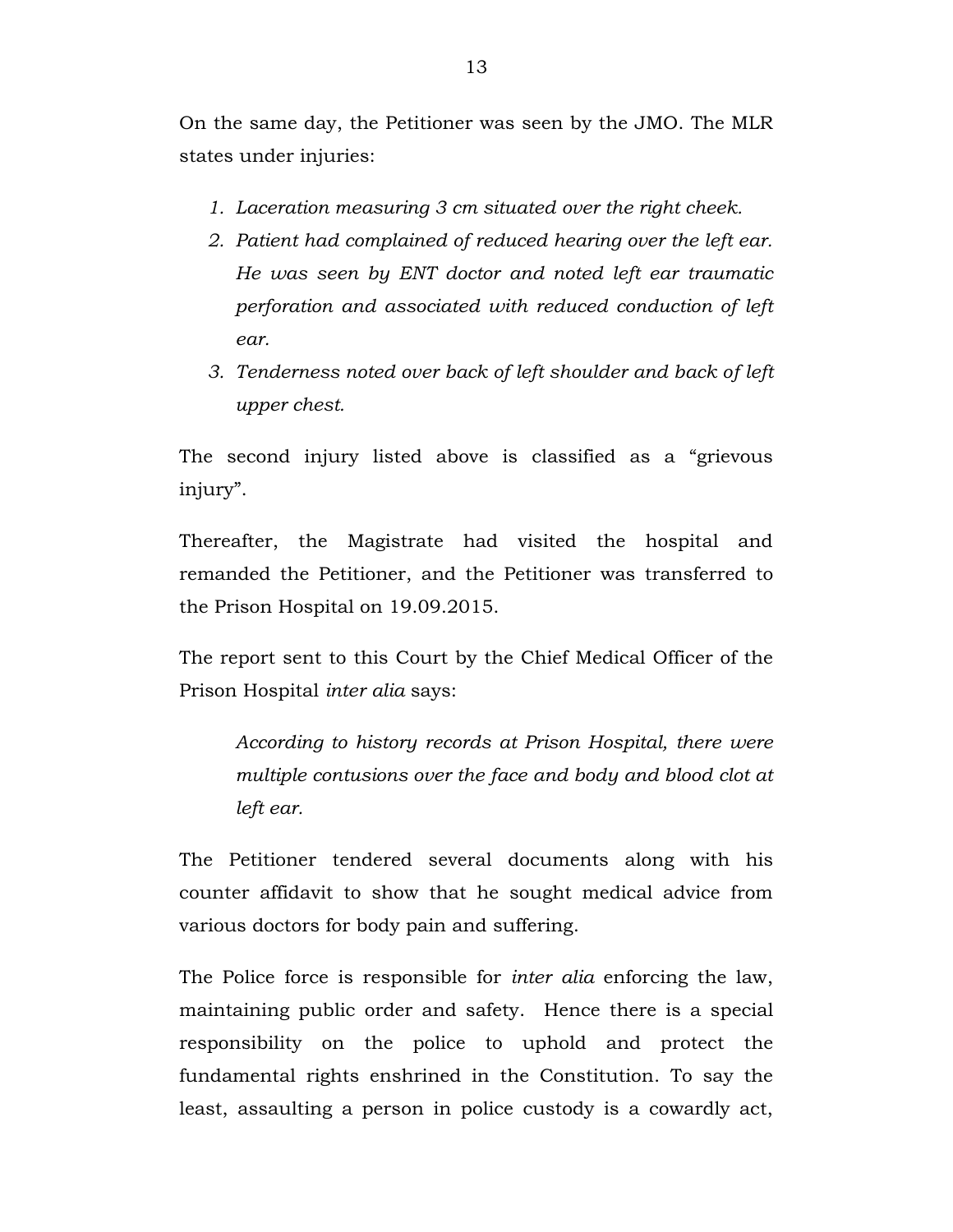not a heroic act. A person in police custody is at the mercy of the police.

Learned Senior State Counsel for the 5th Respondent Attorney-General states in her brief written submission: "subsequent to leave being granted, the 1st Respondent was represented by private counsel"; pursuant to a disciplinary inquiry held upon a complaint made by the Petitioner to the Inspector General of Police, "the 1st Respondent had been discharged"; proceedings have been instituted against the Petitioner in the Magistrate's Court of Mount Lavinia "for behaving in an unruly manner and for obstructing the Respondents from the performance of their duties"; and "there has been no violation of the fundamental rights of the Petitioner by the State." Learned Senior State Counsel seems to be making a vague attempt to absolve the State from liability, whilst also indirectly condoning the assault when she says that the 1st Respondent was discharged at the disciplinary inquiry.

The protection afforded by Article 126 of the Constitution is against the infringement of fundamental rights by the State, i.e. by "executive or administrative action", through the instrumentalities and agencies of the State. The State includes every repository of State power. If the act complained of has been committed under colour of law or office by the State official, the State is liable. The relief granted against the violation of fundamental rights is principally against the State and not against the individual miscreant, notwithstanding the latter may also be held responsible in this process. *(Mariadas Raj v. Attorney-General [1983] 2 Sri LR 461, Velmurugu v. Attorney-General [1981] 1 Sri LR 406 at 422-430, Vivienne Goonewardena*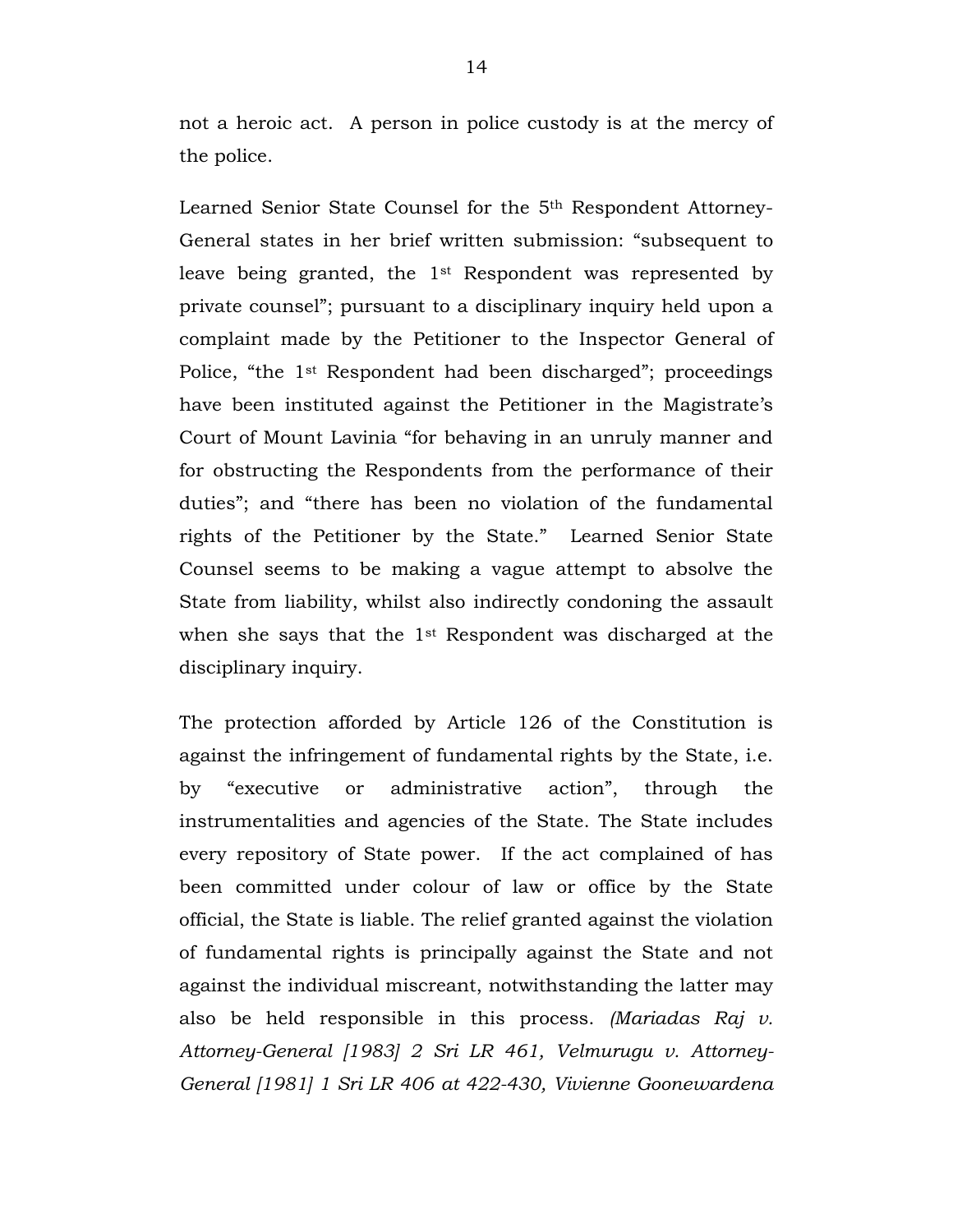*v. Perera [1983] 1 Sri LR 305, Rahuma Umma v. Berty Premalal Dissanayae [1996] 2 Sri LR 293, Piyasena v. Associated Newspapers of Ceylon Ltd [2006] 3 Sri LR 113)*

In *Sudath Silva v. Kodituwakku [1987] 2 Sri LR 119*, the Supreme Court took the view that where the Petitioner establishes that he was tortured while in police custody, the State is liable although it was not established which officer inflicted the injuries. The Supreme Court condemned torture under police custody in the strongest possible terms at 126-127:

*Article 11 of our Constitution mandates that no person shall be subjected to torture, or to cruel, inhuman or degrading treatment or punishment. It prohibits every person from inflicting torturesome, cruel or inhuman treatment on another. It is an absolute fundamental right subject to no restrictions or limitations whatsoever. Every person in this country, be he a criminal or not, is entitled to this right to the fullest content of its guarantee. Constitutional safeguards are generally directed against the State and its organs. The police force being an organ of the State is enjoined by the Constitution to secure and advance this right and not to deny, abridge or restrict the same in any manner and under any circumstances. Just as much as this right is enjoyed by every member of the police force, so is he prohibited from denying the same to others, irrespective of their standing, their beliefs or antecedents. It is therefore the duty of this court to protect and defend this right jealously to its fullest measure with a view to ensuring that this right which is declared and intended to be fundamental is always kept fundamental and that the executive by its*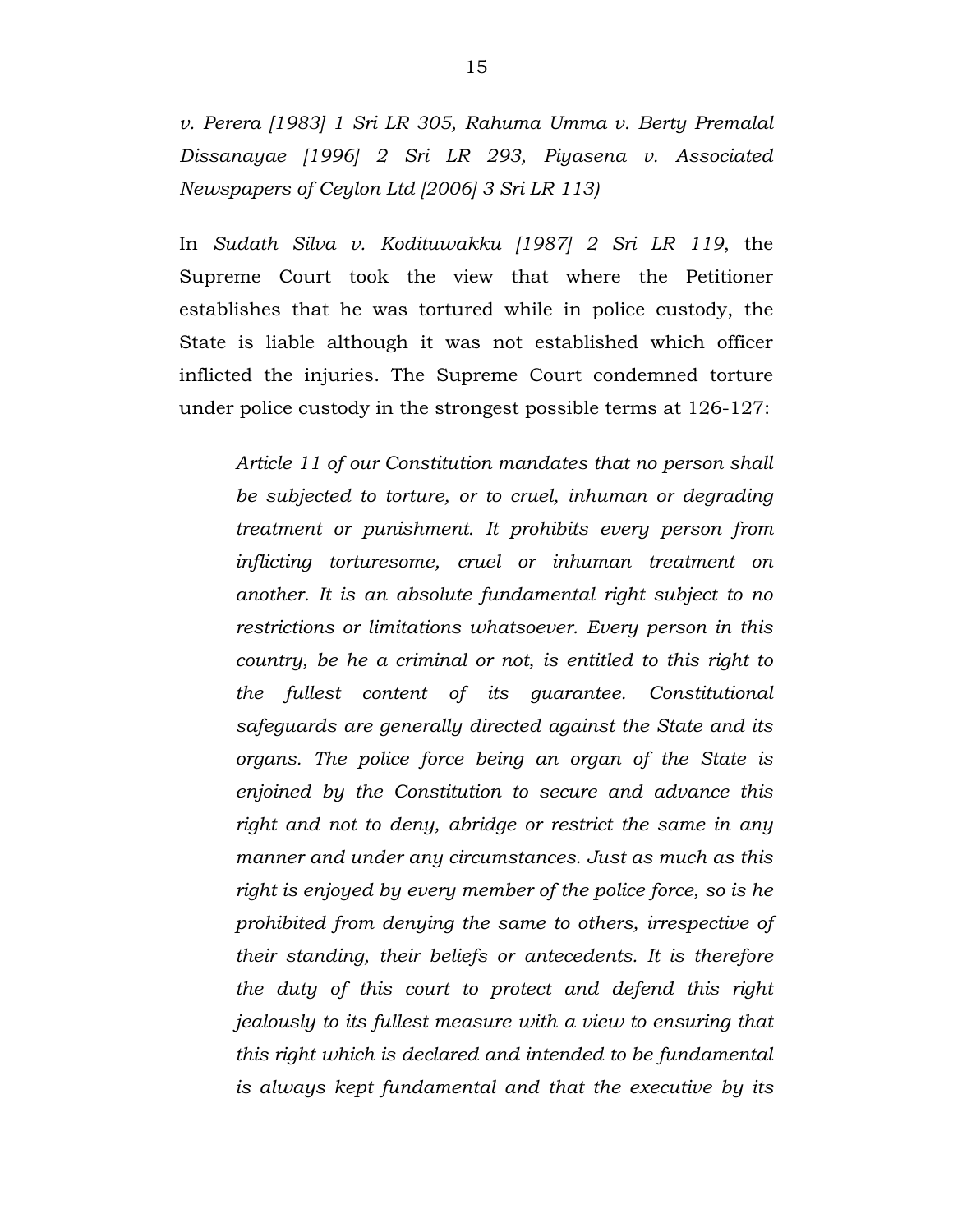*action does not reduce it to a mere illusion. This court cannot, in the discharge of its constitutional duty, countenance any attempt by any police officer however high or low, to conceal or distort the truth induced, perhaps, by a false sense of police solidarity. The facts of this case have revealed disturbing features regarding third degree methods adopted by certain police officers on suspects held in police custody. Such methods can, only be described as barbaric, savage and inhuman. They are most revolting to one's sense of human decency and dignity particularly at the present time when every endeavour is being made to promote and protect human rights. Nothing shocks the conscience of a man so much as the cowardly act of a delinquent police officer who subjects a helpless suspect in his charge to depraved and barbarous methods of treatment within the confines of the very premises in which he is held in custody. Such action on the part of the police will only breed contempt for the law and will tend to make the public lose confidence in the ability of the police to maintain law and order. The petitioner may be a hard-core criminal whose tribe deserve no sympathy. But if constitutional guarantees are to have any meaning or value in our democratic set up, it is essential that he be not denied the protection guaranteed by our Constitution.*

The case at hand is not a difficult one. I hold that the Petitioner has succeeded in establishing the infringement of his fundamental rights guaranteed under Article 11 of the Constitution.